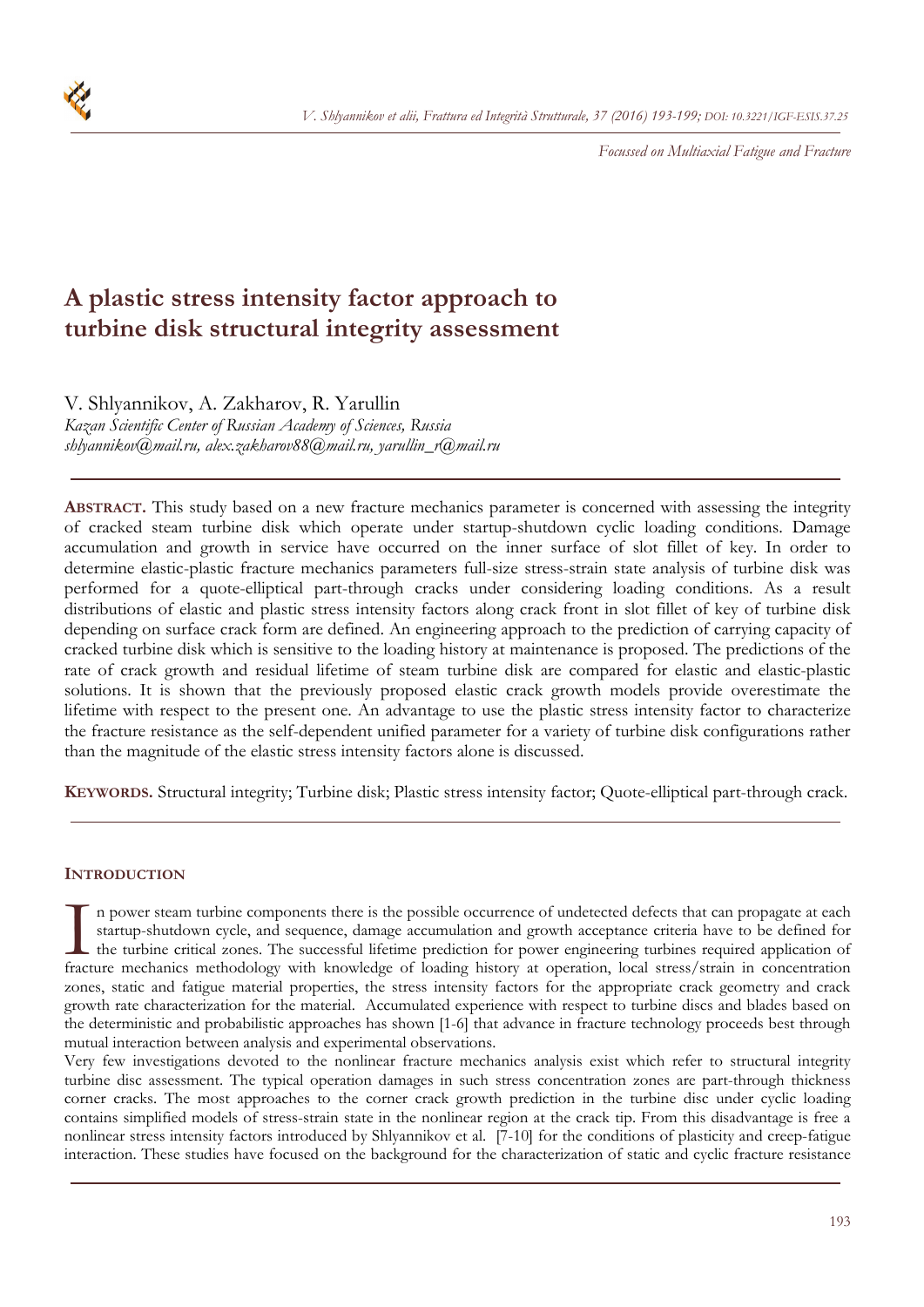

materials and structures using one unified parameter in the form of the plastic and creep SIF's, which take into account both in-plane and out-of-plane constraint effects at fracture.

The present work provide an appropriate theoretical and numerical investigations based on the limited experimental data substantially assist fracture mechanics technology in application especially to part-through surface cracks fatigue life predictions for rotating components of power steam turbines. The paper also concentrates on the residual life assessment aspect in greater detail of nonlinear fracture mechanics using power steam turbine disc as a case study.

#### **SUBJECT FOR STUDY AND MATERIAL PROPERTIES**

otor in power steam turbine experience both cyclic and sustained centrifugal and thermal loads due to the nature of the rotor operating cycles. The methodology describing in the present study is applied to a 100 MW steam turbine rotor shown in Fig.1a. The turbine disc is loaded, in general, by thermal and mechanical stresses because it If other the present turbine experience both cyclic and sustained centrifugal and thermal loads due to the nature of the rotor operating cycles. The methodology describing in the present study is applied to a 100 MW steam through-thickness key (Fig.1b). Operation damage in the form of corner crack with length on the free surface a  $=12$  mm and depth along shaft thickness  $\bar{b} = 23$ mm was detected in the slot fillet of key in the disc of 22nd stage (Fig.1c). This stage is operated at about 140°C therefore the influence of temperature is not take into account. For the lifetime calculations, the following operating data were assumed: total operation time is 236607 hours, number of starts is 204. The material of turbine disc is Steel 34ХН3МА which main mechanical properties are listed in Tab. 1.



Figure 1: 100 MW steam turbine rotor and disk of 22nd stage with operation damage.

| Material         | Young<br>modulus<br>$E$ , (MPa) | Poisson's ratio<br>v | Yield stress<br>$\sigma_0$ , (MPa) | Ultimate stress<br>$\sigma_{\rm f}$ , (MPa) | Strain<br>hardening<br>exponent<br>n | Strain<br>hardening<br>coefficient<br>$\alpha$ |
|------------------|---------------------------------|----------------------|------------------------------------|---------------------------------------------|--------------------------------------|------------------------------------------------|
| Steel<br>34XH3MA | 196363                          | 0.3                  | 790                                | 992                                         | 7.49                                 | 2.39                                           |

Table 1: Main mechanical properties.

### **ELASTIC-PLASTIC STRESS FIELDS IN TURBINE DISK**

rior to lifetime predictions, a 3D FE model of the 22nd stage turbine disc section generated was available and used for the purpose of this study. As shown in Fig.2, the turbine disc and blades, as well as the rivets incorporated in the orignal 3D model. The startup power conditions was chosen in stress analysis as it represents the most severe Tior to lifetime predictions, a 3D FE model of the 22nd stage turbine disc section generated was available and used<br>for the purpose of this study. As shown in Fig.2, the turbine disc and blades, as well as the rivets incor a tightness, on the inner surface of the disc bore occur radial stresses with the magnitude of 50MPa, which are also taken into account in the calculations.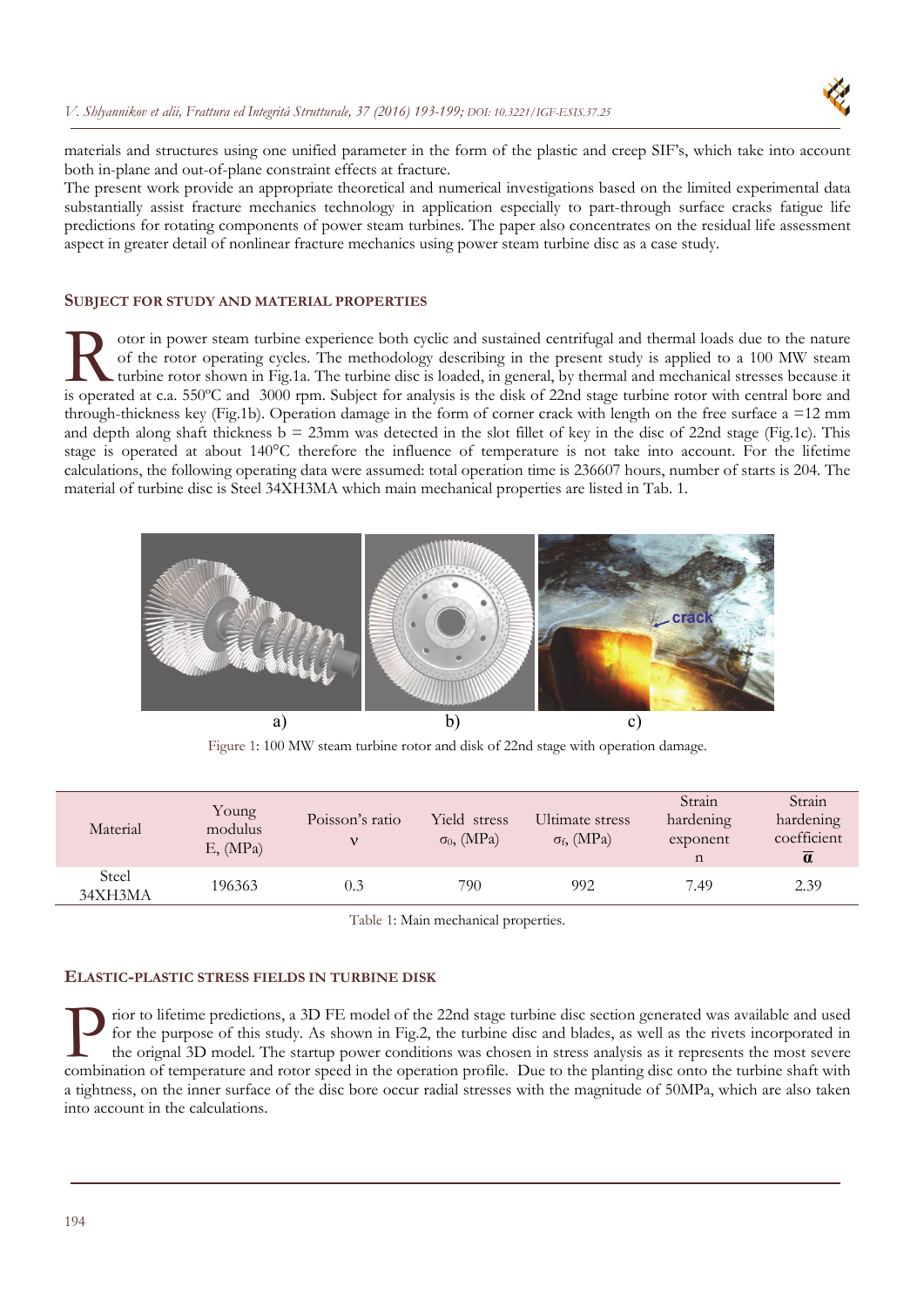

Figure 2: Equivalent stress distribution for turbine disk.



Figure 3: Coordinate systems at slot fillet.

From Fig.4, it was observed that the peak stresses mainly occur on the surface of the slot fillets of key (web and disc bore). In order to compare the parameter distributions along slot fillet on the free surface of the disk as well as along the disc hub in the thickness direction (Fig.4) is convenient to introduce the dimensionless coordinates in the following form:  $\bar{l} = l/(2d)$ ,  $\bar{b} = s/t$  where *l* and *s* are current coordinates, *t* is hub thickness equal 180 mm, *d* is slot depth equal 15 mm. In such representation of numerical results, we will use variables and changing in the range from 0 to 1. It should be noted, as it follows from Fig.4, that the stresses on the free surface and in the slot along hub thickness are higher than the yield stress of Steel 34ХН3МА.

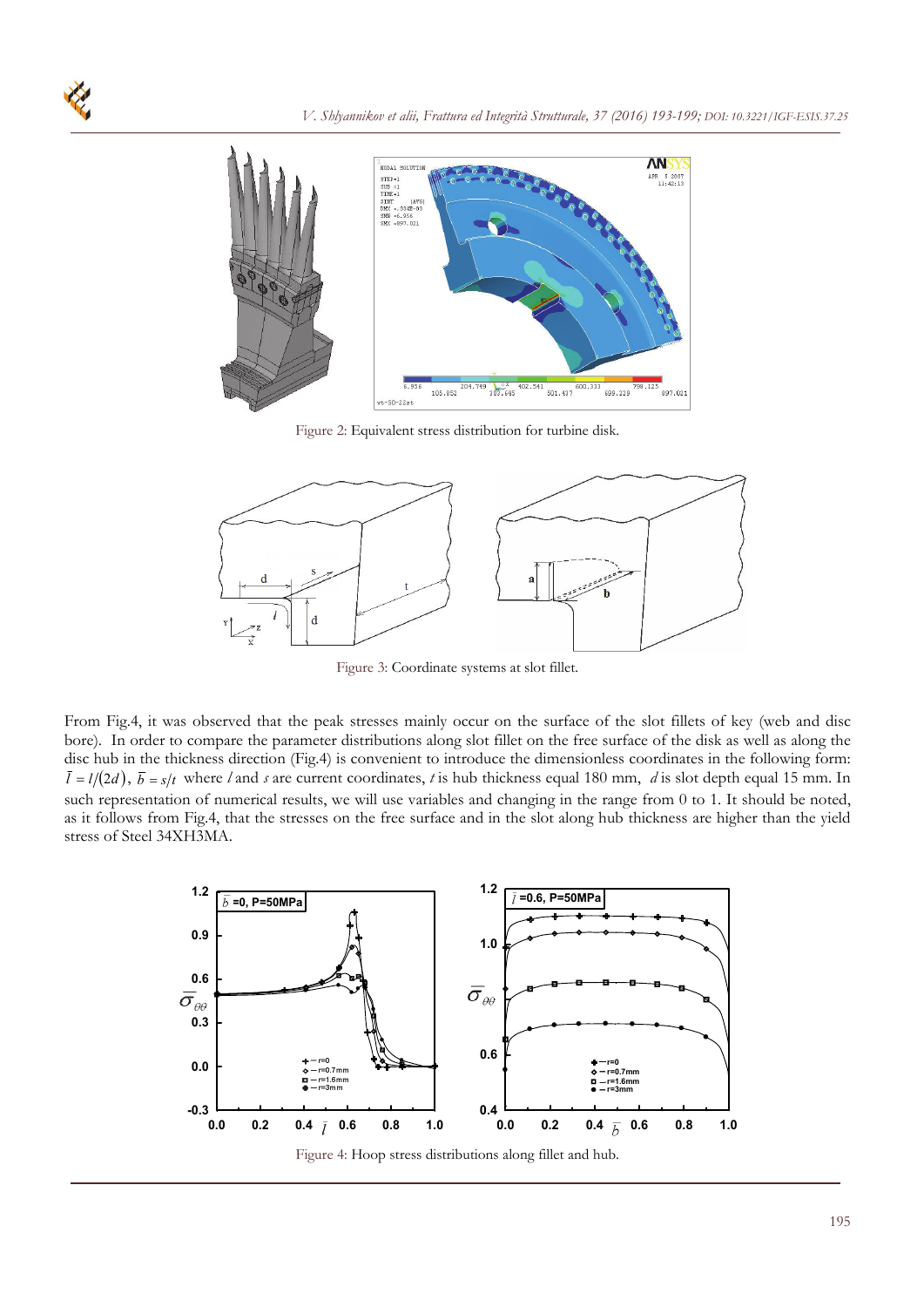#### **ELASTIC-PLASTIC STRESS INTENSITY FACTORS**

ull-field elastic-plastic FEA are performed using ANSYS finite element (FE) code to determine the stress-strain parameter distributions along of the crack-front for turbine disc of considered configuration. The elastic stress intensity factor (SIF) *K1* distribution around the corner crack is calculated for each of front profile and the results ull-field elastic-plastic FEA are performed using ANSYS finite element (FE) code to determine the stress-strain parameter distributions along of the crack-front for turbine disc of considered configuration. The elastic s following form

$$
K_1 = \sigma_{yn} \sqrt{\pi l} f_1(\varphi) f_2\left(\frac{a}{b}\right) f_3\left(\frac{a}{w}\right) f_4\left(\frac{b}{t}\right) \tag{1}
$$

where *a* is the crack length, *b* is the crack depth,  $\varphi$  is the elliptical crack angle, *w* is the hub width. Fig. 5 shows the dependencies of elastic SIF on the crack sizes for turbine disc considered configuration for two main points of the crack front, i.e. the free surface of hub and the slot surface of key.

The special kind of nonlinear calculations accounting for the plastic material properties were performed to determine plastic stress intensity factors  $\bar{K}_p$  for the same crack front profiles in turbine disc after corresponding loading history at operation

$$
\overline{K}_P = \left[ \left( \frac{\sigma_{yn}}{\sigma_0} \right)^2 \frac{\pi \left( \overline{K}_1^2 \right)}{\overline{\alpha} I_n} \left( \frac{a}{w} \right) \right]^{1/(n+1)}
$$
(2)

where  $I_n$  is the governing parameter of elastic-plastic stress-strain field at the crack tip. Fig. 6 represents the plastic SIF distributions along the initial and final crack front profiles in the turbine disc. These results of elastic and elastic-plastic numerical solutions for the SIF were employed to residual fatigue life prediction of turbine disc with operation damages.



Figure 5: Elastic SIF versus crack size in depth and length direction.



Figure 6: Plastic SIF as a function of crack size and front profile.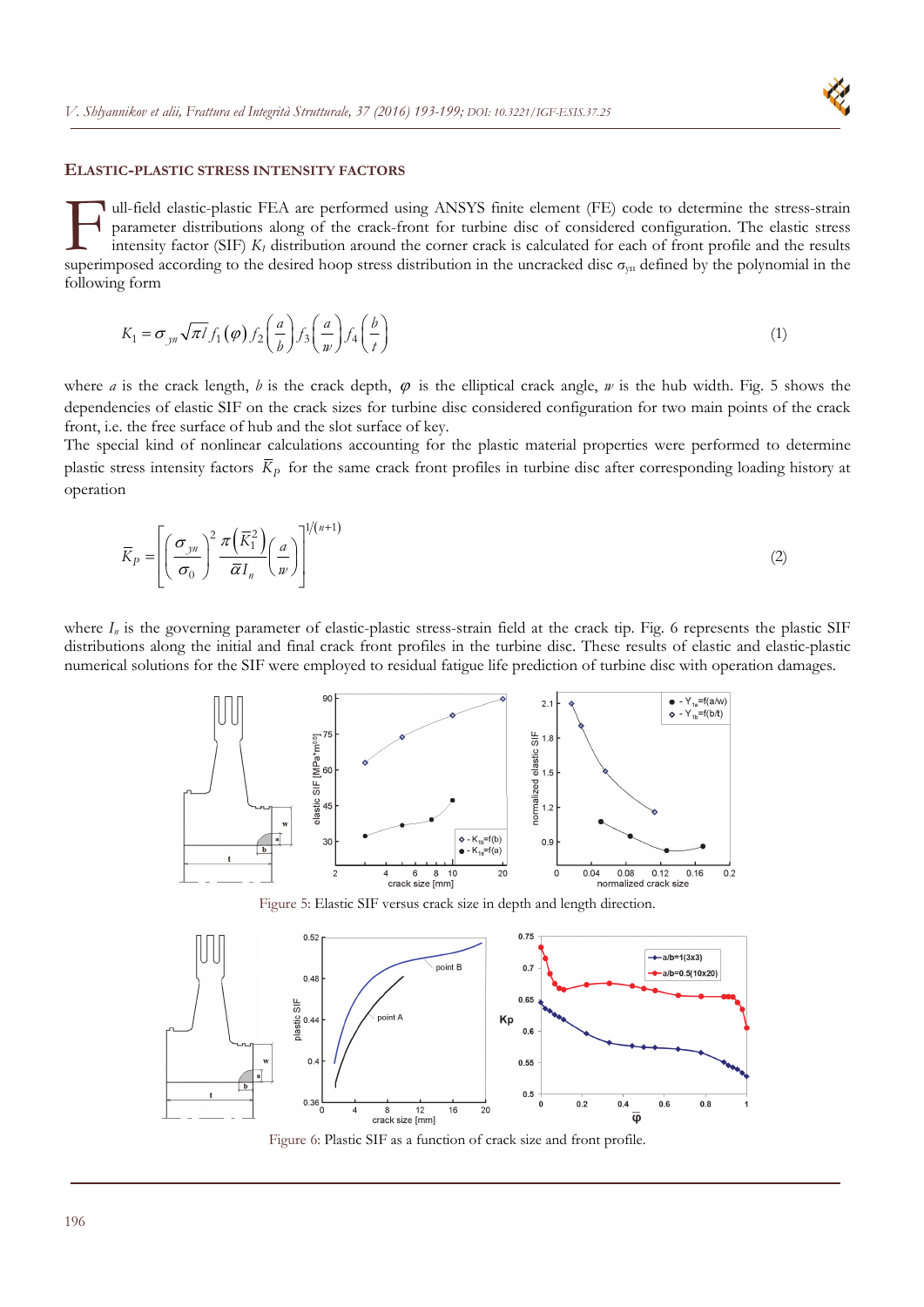#### **STRUCTURAL INTEGRITY ASSESSMENT**

pplication of the strain energy density (SED) function for analyzing fatigue fracture has been made in work [11]. To extend the response to unloading, reloading and cyclic loading, making use of the cyclic stress and strain curves, a critical state of elastic-plastic hysteresis loop can be written in terms of the strain energy density as  $\mathbf{A}^{\tiny \text{pr}}_{\tiny \text{cu}}$ 

$$
\left(\frac{dW}{dV}\right)_c^* = 4\sigma_f^* \varepsilon_f^* \left(2N_f\right)^{-m}
$$
\n(3)

Substituting into the left part of formula (3) the total SED we have got

$$
\left(\frac{\sigma_{yu}^2}{E}\right) \left[\frac{1}{\overline{\delta}}\left(\overline{S}_{\Sigma}\right)\right] = 4\sigma_f^* \varepsilon_f^* \left(2N_f\right)^{-m} \text{ where } \overline{S}_{\Sigma} = \frac{(1+\nu)}{2} \left[a_{11}\overline{K}_1^2\right] + \frac{n\left(\overline{K}_1^2\right)}{(n+1)} \left(\frac{a}{w}\right) \frac{\pi}{I_n} \tilde{\sigma}_{e}^{n+1} \tag{4}
$$

The crack growth rate per cycle, *da/dN*, is given by

$$
\frac{da}{dN} = 2\overline{\delta}a \left( \frac{\sigma_n^2 \overline{S}_{\Sigma} - \sigma_n^2 \Delta \overline{S}_{th}}{4\sigma_f^* \varepsilon_f^* E \overline{\delta}} \right)^{\frac{1}{m}} \tag{5}
$$

The above rate of crack propagation law contains the mechanical properties of the material, E, cyclic properties  $\sigma^*, \varepsilon^*, n$ , the governing parameters of elastic-plastic stress-strain field In and a length parameter  $\bar{\delta}$  associated with the fracture process zone size. More details to determine the SED functions  $\bar{s}_z$ ,  $\Delta \bar{s}_u$ , the In-factor and equivalent stress  $\tilde{\sigma}_e$  for cracked body different configurations are given by Refs. [7-11].

We have paid our attention on the combined method including the numerical stress-strain distribution in the parts and components of power steam turbine by using finite element analyses and limited experimental data related to elasticplastic material properties under uniaxial tension. Within the current investigation a fatigue life estimation approach (Eq.5) based on the FEA results and experimental data is applied to predict residual durability of power steam turbine disk with take into account of operating time.

The fatigue crack growth analysis was performed under harmonic loading using the elastic and elastic-plastic SIF's distributions along different crack front profiles. An initial circumferential edge crack at the highest elastic-plastic stress location was chosen to be 1.6 mm in the depth and length direction, which is much smaller than the observed crack size at operation. It is found that the crack growth in the depth direction is much faster than that in the length direction as it shown in Figs. 7 and 8. Also it should be noticed that the two ends of the crack tend to place in the radial direction and this is believed to be due to the influence of the hoop stress.



Figure 7: Crack growth rate comparison for elastic and elastic-plastic solutions.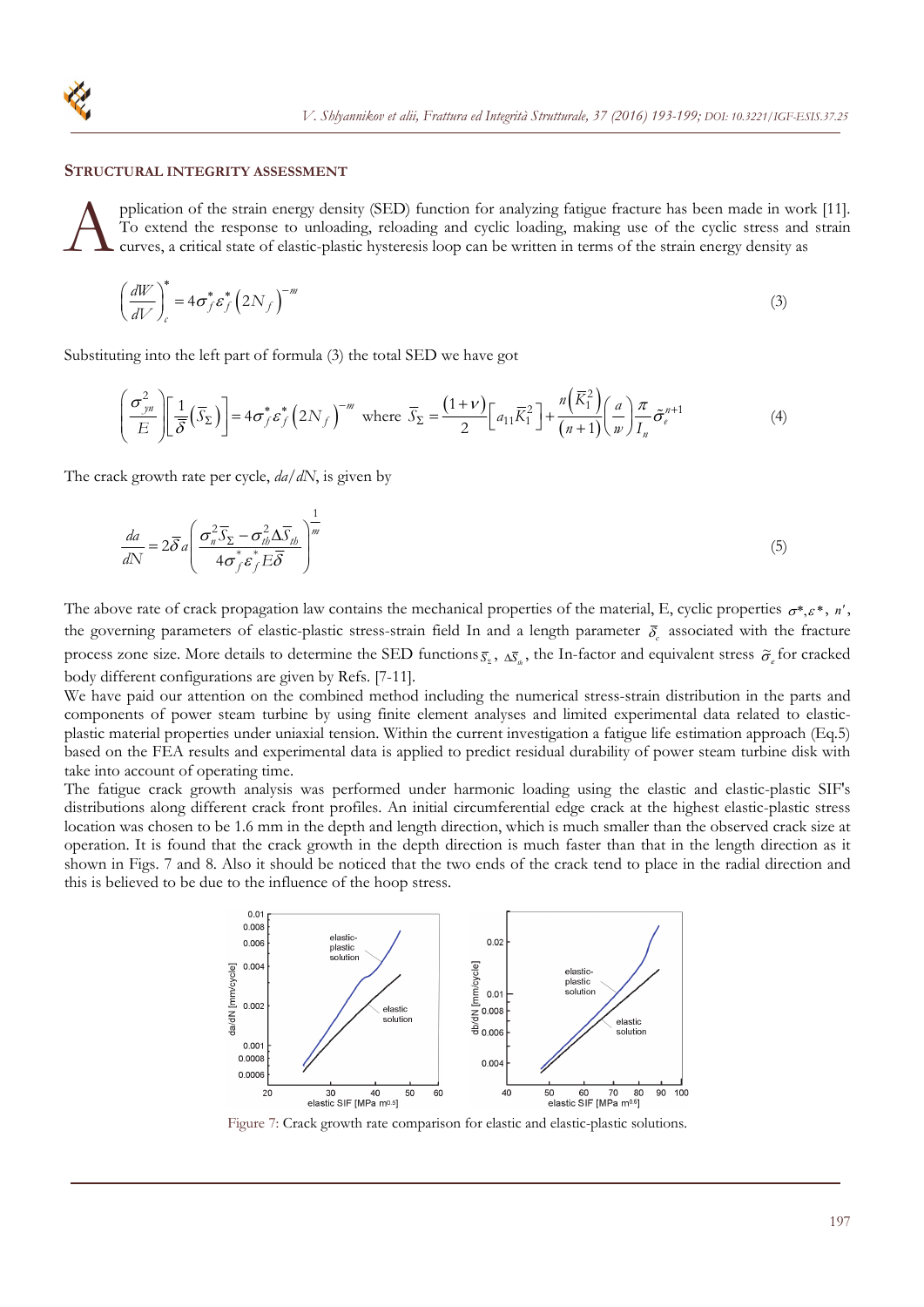



Figure 8: Crack growth rate as a function of plastic SIF.



Figure 9: Lifetime prediction based on elastic and elastic-plastic solutions.

Fig. 9 represents the comparison between the predicted change in crack length a on the free surface of disc and the crack depth b along the slot of key as a function of fatigue load cycles for both type of solutions. The elastic-plastic solution on based on the plastic SIF's show that the crack would grow on the free surface from 1.6 mm to 10 mm and in the depth direction from 1.6 mm to 20 mm in about 1,300 cycles. At the same time the elastic solution using the elastic SIF's gives overestimate the lifetime in about 1,700 cycles.

As the predicted crack growth rate according to nonlinear fracture mechanics approach is much faster that elastic modeling, this indicates that the plastic material properties have a significant effect on the damage accumulation and growth in an critical zone of turbine disc. It should be pointed out that the elastic solution is not accounted for the stressstrain state redistributions at the plastic zone close to the crack tip. The implications due to this limitation may give nonconservative predictions of crack growth rate for this case as the actual stress and strain may be higher than predicted by elastic solution. As the purpose for analyzing the edge crack in the turbine disc considered at the operation was to estimate the crack growth rate under extreme situation, the residual fatigue life should be determined based on the elasticplastic solution.

#### **SUMMARY**

 study on residual life assessment of disc with initial flaws in a power plant steam turbine was carried using fullsize 3D analyses and fatigue crack growth predictions. The predictions of the rate of crack growth and residual lifetime of steam turbine disk are compared for elastic and elastic-plastic solutions. It is shown that the previously study on residual life assessment of disc with initial flaws in a power plant steam turbine was carried using full-<br>size 3D analyses and fatigue crack growth predictions. The predictions of the rate of crack growth and res use the plastic stress intensity factor to characterize the fracture resistance as the self-dependent unified parameter for a variety of turbine disk configurations rather than the magnitude of the elastic stress intensity factors alone is shown. The methodology of the lifetime assessment of steam turbine components presented in this study has considerable practical importance. The approach described in the present work is implemented in practical engineering tools, and its

usefulness was illustrated with an example of its practical application to a steam turbine rotor.

198